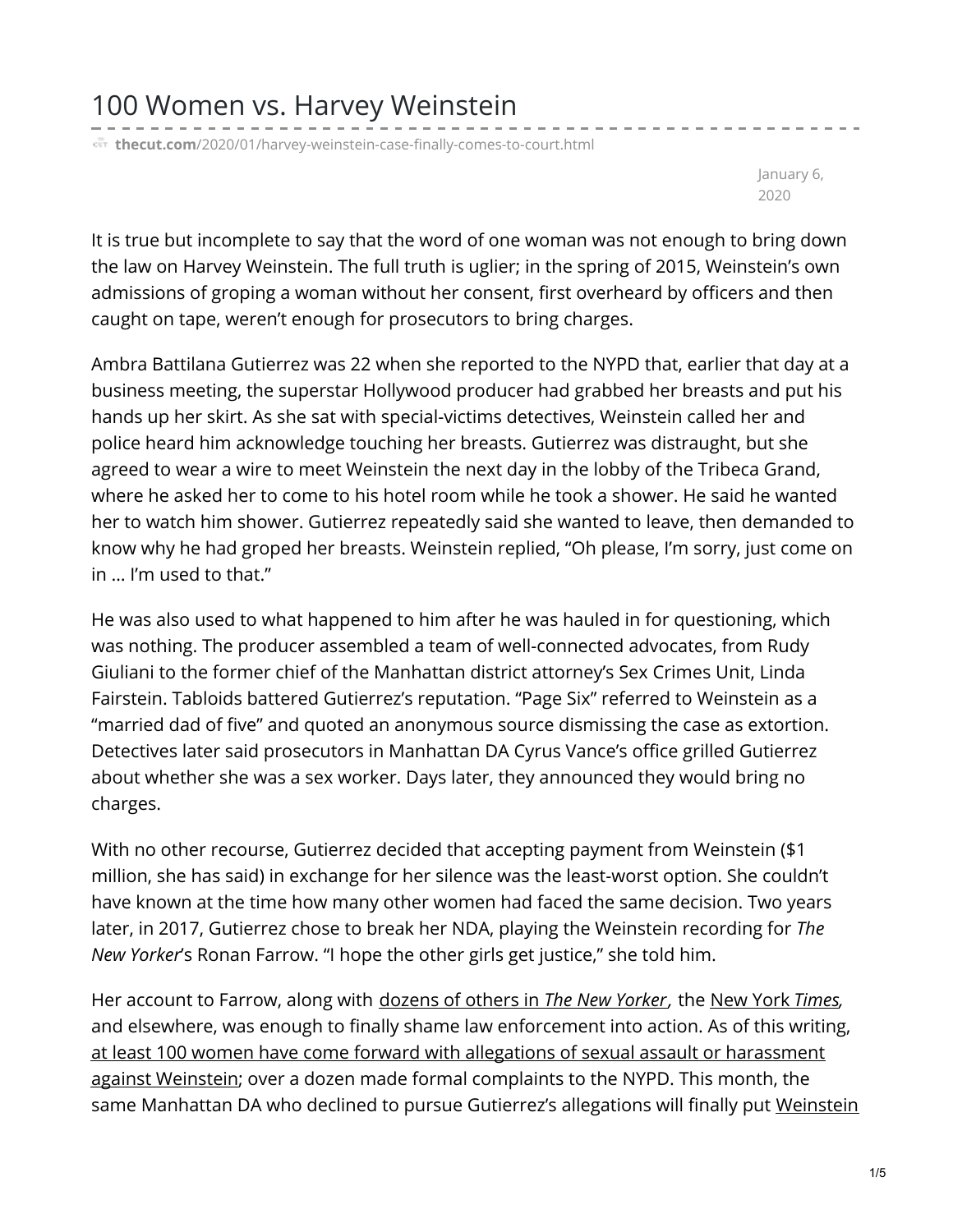on trial. He has been charged with five counts of rape and sexual assault of two women former production assistant Mimi Haleyi and an unnamed woman who says he raped her in a midtown-Manhattan hotel room in 2013.

Several other women are expected to testify to Weinstein's broader pattern of predation. The hope of prosecutors is that the cumulative effect of the accusers' testimony will establish a pattern harder to dismiss than any one woman's account. In that way, then, the trial will be yet another test of the strength of the larger Me Too reckoning. "This sort of testimony is really powerful," said attorney Douglas Wigdor, whose anonymous client plans to testify at trial that Weinstein sexually assaulted her in 2005. "It just takes the wind out of the sails of the defense team."

It's the same strategy that worked in the case [against](https://www.thecut.com/2015/07/bill-cosbys-accusers-speak-out.html) Bill Cosby. When he was tried in June 2017 for assaulting Andrea Constand, only one other accuser was allowed to testify; it ended in mistrial. A year later, five women testified. This time, Cosby was convicted. By then too, the public better understood why, for example, a sexual-assault survivor might not immediately report her assault or why she might stay in friendly contact with her abuser. An appeals court upheld the conviction in December, saying prosecutors had established Cosby's "unique sexual-assault playbook."

The testimony that may pose the greatest risk to [Weinstein's](https://www.vulture.com/2017/10/actress-annabella-sciorra-accuses-harvey-weinstein-of-rape.html) defense is that of Annabella Sciorra, who has said Weinstein raped her in the early 1990s and afterward attempted to destroy her career. Prosecutors are hoping Sciorra's account will convince the jury that Weinstein was a serial offender, the gravest charge brought against him under New York's predatory-sexual-assault law, which carries a minimum sentence of ten years to life in prison. Weinstein's lawyers have fought — so far unsuccessfully — to suppress her testimony.

**That's the** best-case scenario for Weinstein's accusers, and yet the verdict is far from guaranteed. Vance's office has a long history of scuttling, ignoring, or mismanaging sexualabuse accusations brought against powerful men, and the DA's record will be the subtext of the trial. The assistant DA on Weinstein's case was formerly Jennifer Gaffney, who, in 2011, argued before a judge that *Jeffrey [Epstein](https://www.thecut.com/2019/07/jeffrey-epstein-high-society-contacts.html)* deserved a reduction in his sex-offender status. Joan Illuzzi-Orbon, who now leads the case against Weinstein, oversaw the prosecution and subsequent dropping of charges against Dominique Strauss-Kahn, who had been accused of sexually assaulting Nafissatou Diallo, at the time Sofitel housekeeper. Though there was physical evidence, the charges were dropped, in part because of inconsistencies on Diallo's asylum application, the New York *Times* has [reported](https://www.nytimes.com/2011/08/24/nyregion/charges-against-strauss-kahn-dismissed.html).

Prosecutors have already [dropped](https://www.vulture.com/2018/10/harvey-weinstein-trial-one-sexual-assault-count-dismissed.html) charges related to one accuser, Lucia Evans, a marketing executive who says Weinstein sexually assaulted her in 2004. Her case is telling: When men claiming to be cops showed up at Evans's house late in 2017, she told me, she wasn't even sure if she could believe them. "It's so hard to trust people, especially after you go through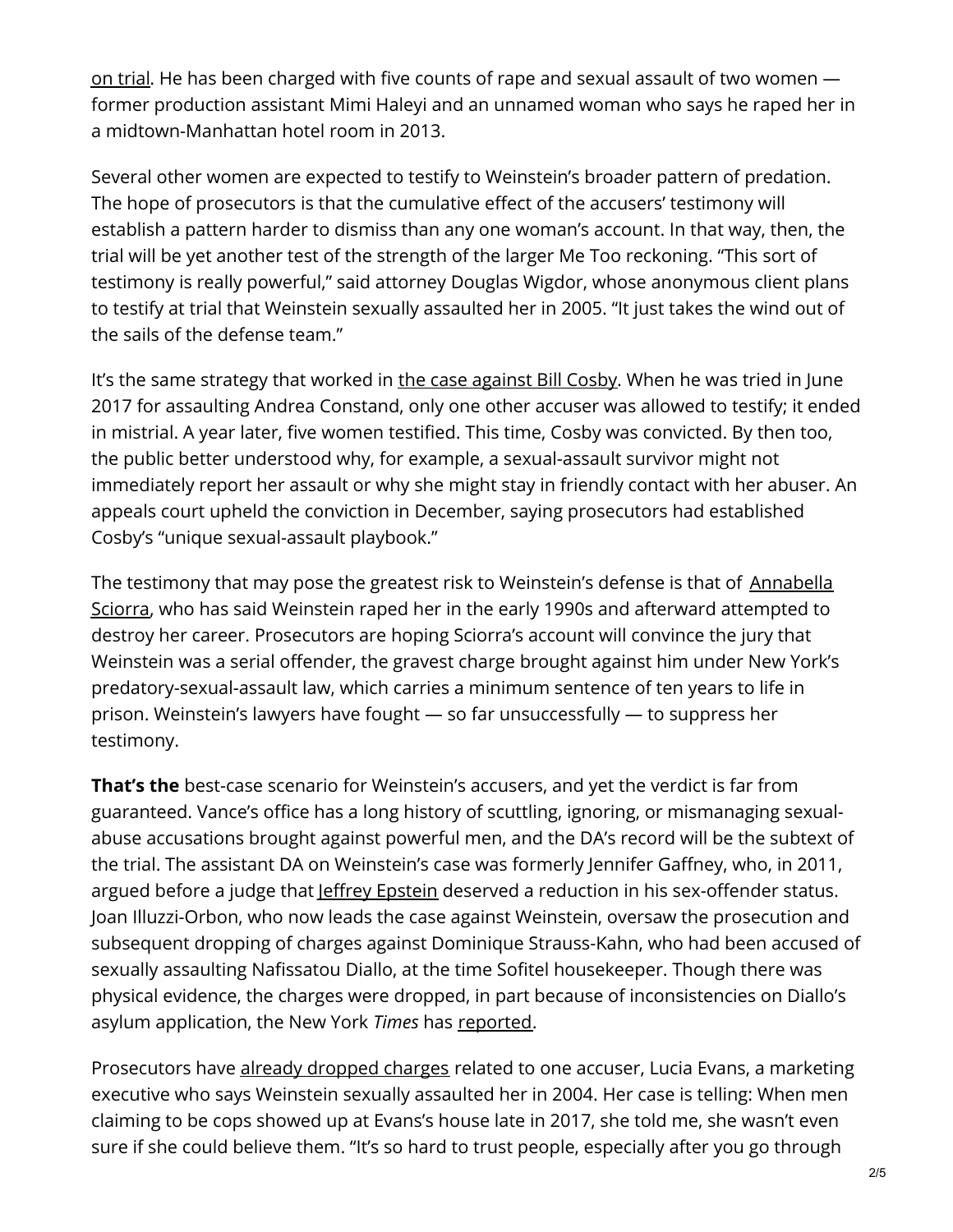what we all went through," she says. Weinstein paid for private detectives to stake out homes and ex-spies to pose as journalists and feminists. Why not as cops? Once she confirmed they were who they said they were, Evans said, "they said I was the only one who could put [Weinstein] in jail." She spent a year talking to multiple detectives and prosecutors, and Weinstein was charged with assaulting her.

But in October 2018, Evans learned prosecutors planned to drop the sexual-assault charge related to her case. The stated reason was that a witness had given information to an NYPD detective partly "at odds" with Evans's; the witness, who had previously corroborated Evans's story to a *New Yorker* fact-checker, suggested the encounter might have been transactional but consensual. When her case was dropped, Evans says, she felt abandoned. "This has confirmed the worst fears that I had around the justice system," Evans said. Later, she wrote me an email to say that despite everything, she doesn't regret cooperating with authorities. "If survivors don't come forward and agree to press charges," Evans wrote, "there is no hope for any justice to be served or any positive systematic change to occur."

In August 2018, Weinstein's team asked judges to dismiss the criminal case, claiming their client had a "long-term, consensual, intimate relationship" with the unnamed woman; emails between her and Weinstein, wrote his attorneys in filings, are "so unlike what one would expect to be communications between a true rape victim and her alleged rapist." And Haleyi, the attorneys argued, could not have been assaulted because seven months later, she texted him to arrange a meeting. This past December, in an interview with ABC anchor Amy Robach, Weinstein's defense attorney Donna Rotunno went further. After Robach suggested that it's common for women who are assaulted to keep communicating, to "normalize something traumatic that happened to them," Rotunno responded, "There are some doctors that will say that. We will discredit the fact [*sic*] that there is no research to prove that.

"If you don't want to be a victim, don't go to the hotel room," Rotunno continued. Weinstein's legal strategy, it seems, is to not only claim that the sex was consensual but that his accusers are breaking the compact they supposedly consented to — their bodies for their work. "When women don't want to take certain responsibilities for our actions," Rotunno told the ABC anchor, "we infantilize ourselves."

Weinstein has been showing up to court appearances tottering on a cane, then a walker. (He was later snapped at a Westchester Target walking unassisted.) In the hospital in December for back surgery, he told the New York *Post* that no one appreciated how much he had done for women.

Even if New York prosecutors fail to convict Weinstein, it might not keep him out of jail. Their counterparts in Los Angeles and Beverly Hills have signaled they might soon bring their own charges. In the meantime, civil cases against Weinstein, seeking compensation from what's left of his fortune and company, have piled up. Most controversial is a sweeping case spearheaded by attorney Elizabeth Fegan and brought against the bankrupt Weinstein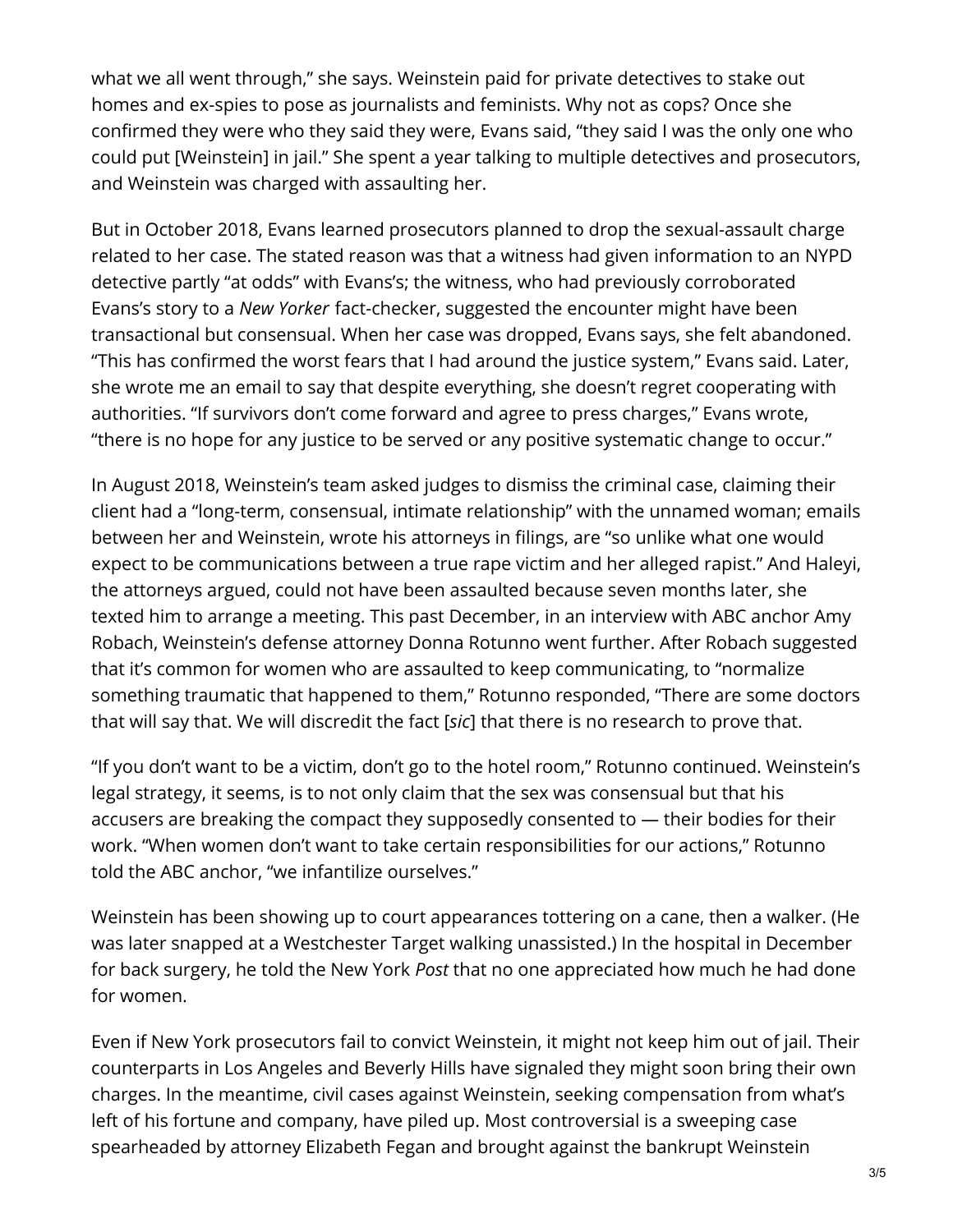Company, which late in the year reached a tentative [settlement](https://www.thecut.com/2019/12/what-the-hell-happened-with-that-weinstein-settlement.html) on behalf of any of Weinstein's victims who opt in. Wigdor, the attorney representing several Weinstein accusers, calls it "one of the worst settlements I've ever seen." The trouble is partly structural: Bankruptcy law is set up to protect a board of directors and secured creditors but not, say, a hundred-odd women arguing that a company was a sex-trafficking operation.

What's left after the bones are picked is around \$18.5 million, Fegan tells me. "We recognize that there's not enough money," she says. "For what Harvey did, there's no amount of money that could really heal any of these women." She has defended taking up to 25 percent of that pot in attorneys' fees, calling it "less than the value of time spent on the case using industry-standard-defined billing rates." The proposed resolution includes women whose claims would be too old to qualify if they sued on their own, which is both more inclusive and leaves less money for each woman. "Our clients thought it was only fair to create a space where all Harvey's victims were eligible," Fegan says. "Not follow these arcane judgments that the laws of men have put in place that don't recognize that it takes a long time for women to find their voice."

Fegan says if the settlement is approved, a judge will appoint a special master to "take a holistic look at each person's individual claim." Louise Godbold, who accused Weinstein of making unwanted sexual advances and runs a survivor-focused nonprofit, tells me wearily, "What it really boils down to is what are my breasts worth, what is my vagina worth? It's codified." The settlement is no done deal; a judge will ultimately have to approve it.

Some women have already opted out of the proposed class-action settlement to pursue their own cases. Wigdor represents Kaja Sokola, who says [Weinstein](https://www.thecut.com/2019/12/harvey-weinstein-assaulted-16-year-old-model-lawsuit-says.html) assaulted her in 2002, when she was 16. Her suit is made possible by a temporary lifting of the statute of limitations for child abuse in New York State. Rose McGowan is suing not just Weinstein but the team he hired to fight allegations against him, including attorneys [David](http://nymag.com/intelligencer/2018/09/david-boies-harvey-weinstein-lawyer.html) Boies and Lisa Bloom and the investigative firm Black Cube; she accuses them of a [racketeering](https://www.vulture.com/2019/10/rose-mcgowan-harvey-weinstein-lawsuit.html) scheme.

Ashley Judd, the first to fully tell her [Weinstein](https://www.thecut.com/2018/04/ashley-judd-suing-weinstein-for-harassment-and-defamation.html) story on the record, filed suit against Weinstein in Los Angeles Superior Court armed with the rare piece of evidence pointing to Weinstein retaliating against her professionally for refusing his advances: *Lord of the Rings* director Peter Jackson has admitted he passed her over after Weinstein said she was a "nightmare" to work with. She argues that not only did Weinstein defame her; he interfered with economic relations and engaged in unfair competition, invoking laws that usually apply to disputes between businesses. If Weinstein's defense is to suggest that his abuse of power was a mere transaction, why not turn it on him? Judd's case is on hold pending the criminal proceedings, and Judd is appealing a ruling that employment law governing sexual harassment didn't apply to the producer-actress relationship at the time. Judd has said that if she prevails, she'll donate any damages to the Time's Up Legal Defense Fund.